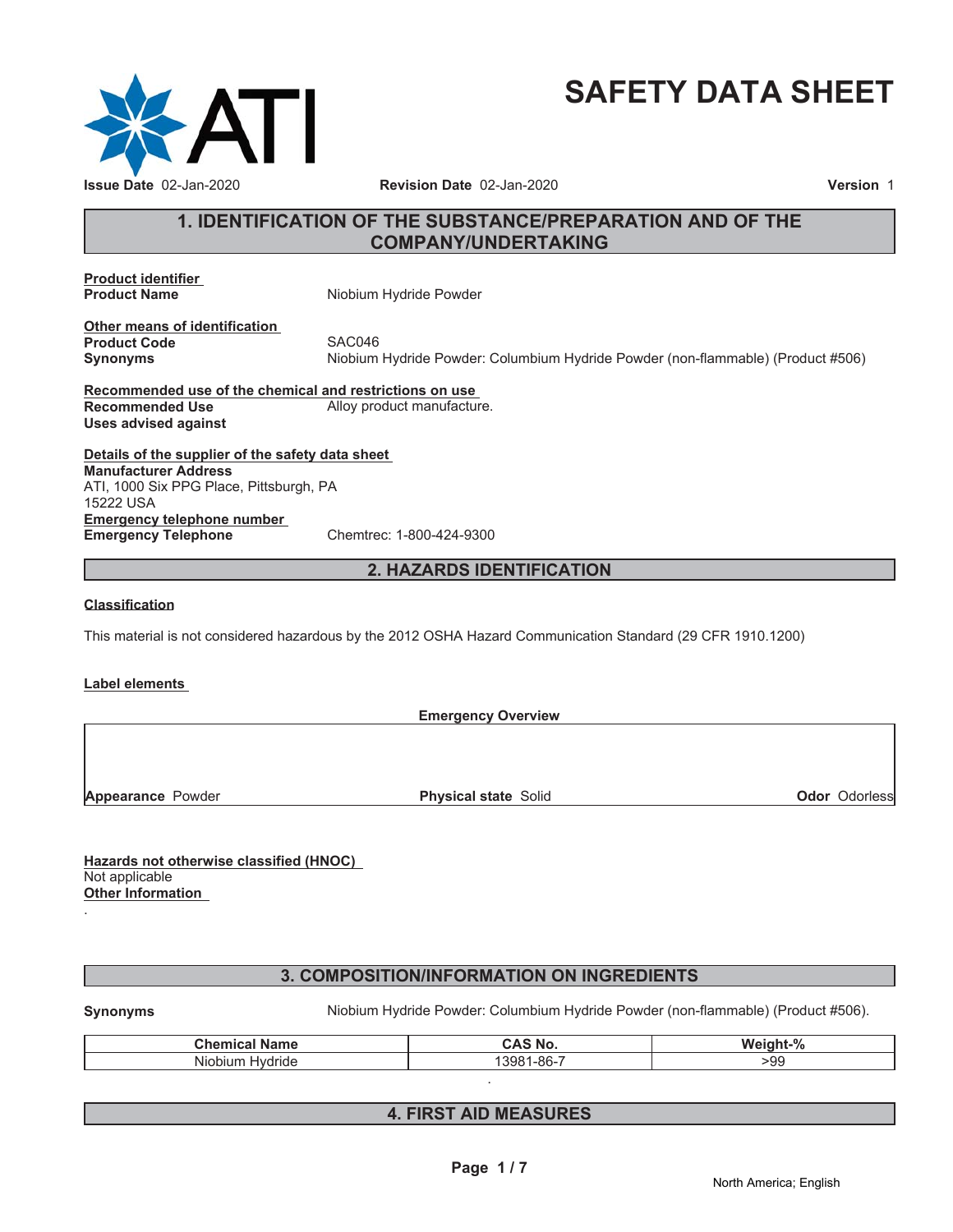| First aid measures                                                         |                                                                                                                                                        |  |
|----------------------------------------------------------------------------|--------------------------------------------------------------------------------------------------------------------------------------------------------|--|
| Eye contact                                                                | In the case of particles coming in contact with eyes during processing, treat as with any<br>foreign object.                                           |  |
| <b>Skin Contact</b>                                                        | None under normal use conditions.                                                                                                                      |  |
| <b>Inhalation</b>                                                          | If excessive amounts of smoke, fume, or particulate are inhaled during processing, remove<br>to fresh air and consult a qualified health professional. |  |
| Ingestion                                                                  | IF SWALLOWED: Call a POISON CENTER or doctor/physician if you feel unwell.                                                                             |  |
| Most important symptoms and effects, both acute and delayed                |                                                                                                                                                        |  |
| <b>Symptoms</b>                                                            | None anticipated.                                                                                                                                      |  |
| Indication of any immediate medical attention and special treatment needed |                                                                                                                                                        |  |
| Note to physicians                                                         | Treat symptomatically.                                                                                                                                 |  |
| <b>5. FIRE-FIGHTING MEASURES</b>                                           |                                                                                                                                                        |  |

\_\_\_\_\_\_\_\_\_\_\_\_\_\_\_\_\_\_\_\_\_\_\_\_\_\_\_\_\_\_\_\_\_\_\_\_\_\_\_\_\_\_\_\_\_\_\_\_\_\_\_\_\_\_\_\_\_\_\_\_\_\_\_\_\_\_\_\_\_\_\_\_\_\_\_\_\_\_\_\_\_\_\_\_\_\_\_\_\_\_\_\_\_

#### **Suitable extinguishing media**

Product not flammable in the form as distributed, flammable as finely divided particles or pieces resulting from processing of this product. Isolate large fires and allow to burn out. Smother small fires with salt (NaCl).

**Unsuitable extinguishing media** Do not spray water on burning metal as an explosion may occur. This explosive characteristic is caused by the hydrogen and steam generated by the reaction of water with the burning material.

# **Specific hazards arising from the chemical**

Intense heat. Very fine, high surface area material resulting from processing this product may ignite spontaneously at room temperature. WARNING: Fine particles of this product may form combustible dust-air mixtures. Keep particles away from all ignition sources including heat, sparks, and flame. Prevent dust accumulations to minimize combustible dust hazard.

**Hazardous combustion products**Evolves hydrogen gas when heated above 250°C.

**Explosion data Sensitivity to Mechanical Impact** None. **Sensitivity to Static Discharge** None.

#### **Protective equipment and precautions for firefighters**

Firefighters should wear self-contained breathing apparatus and full firefighting turnout gear.

**Personal precautions, protective equipment and emergency procedures**

## **6. ACCIDENTAL RELEASE MEASURES**

| <b>Personal precautions</b>                          | Use personal protective equipment as required.                                  |  |
|------------------------------------------------------|---------------------------------------------------------------------------------|--|
| For emergency responders                             | Use personal protective equipment as required.                                  |  |
| <b>Environmental precautions</b>                     |                                                                                 |  |
| <b>Environmental precautions</b>                     | Collect spillage to prevent release to the environment.                         |  |
| Methods and material for containment and cleaning up |                                                                                 |  |
| <b>Methods for containment</b>                       | Prevent further leakage or spillage if safe to do so.                           |  |
| Methods for cleaning up                              | Sweep or shovel material into dry containers. Avoid creating uncontrolled dust. |  |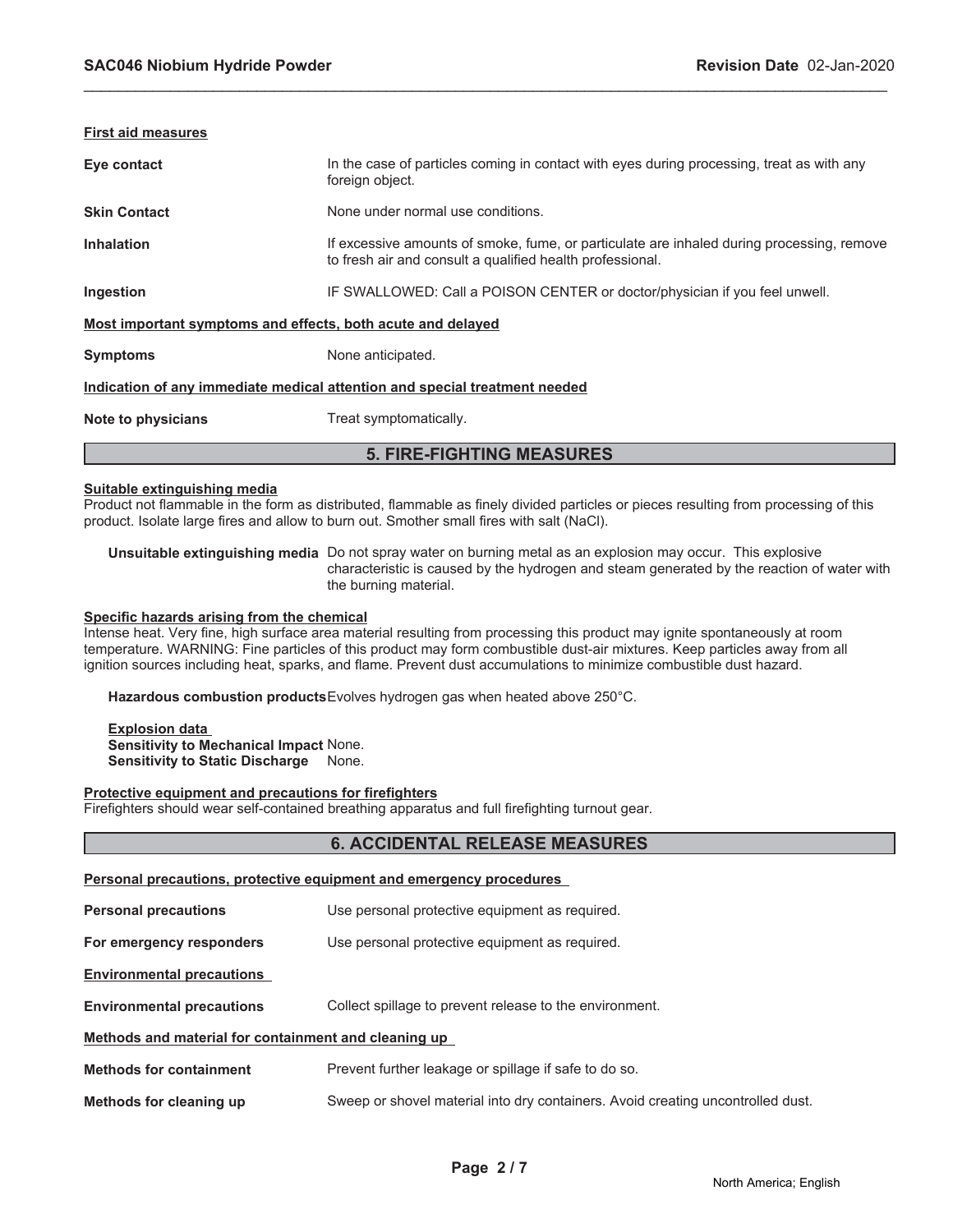# **7. HANDLING AND STORAGE**

\_\_\_\_\_\_\_\_\_\_\_\_\_\_\_\_\_\_\_\_\_\_\_\_\_\_\_\_\_\_\_\_\_\_\_\_\_\_\_\_\_\_\_\_\_\_\_\_\_\_\_\_\_\_\_\_\_\_\_\_\_\_\_\_\_\_\_\_\_\_\_\_\_\_\_\_\_\_\_\_\_\_\_\_\_\_\_\_\_\_\_\_\_

#### **Precautions for safe handling**

**Advice on safe handling** Very fine, high surface area material resulting from grinding, buffing, polishing, or similar processes of this product may ignite spontaneously at room temperature. WARNING: Fine particles of this product may form combustible dust-air mixtures. Keep particles away from all ignition sources including heat, sparks, and flame. Prevent dust accumulations to minimize combustible dust hazard.

# **Conditions for safe storage, including any incompatibilities**

**Storage Conditions** Keep away from heat, sparks, flame and other sources of ignition (i.e., pilot lights, electric motors and static electricity).

#### **Incompatible materials Dissolves in hydrofluoric acid.**

# **8. EXPOSURE CONTROLS/PERSONAL PROTECTION**

#### **Control parameters**

| <b>Chemical Name</b> | <b>ACGIH</b><br>TLV | <b>OSHA PEL</b> |
|----------------------|---------------------|-----------------|
| Niobium Hydride      |                     |                 |
| 3981-86-7            |                     |                 |

#### **Appropriate engineering controls**

**Engineering Controls Avoid generation of uncontrolled particles.** 

#### **Individual protection measures, such as personal protective equipment**

**Eye/face protection** When airborne particles may be present, appropriate eye protection is recommended. For example, tight-fitting goggles, foam-lined safety glasses or other protective equipment that shield the eyes from particles. **Skin and body protection** Fire/flame resistant/retardant clothing may be appropriate during hot work with the product. **Respiratory protection** When particulates/fumes/gases are generated and if exposure limits are exceeded or irritation is experienced, proper approved respiratory protection should be worn. Positive-pressure supplied air respirators may be required for high airborne contaminant concentrations. Respiratory protection must be provided in accordance with current local regulations. **General Hygiene Considerations** Handle in accordance with good industrial hygiene and safety practice.

## **9. PHYSICAL AND CHEMICAL PROPERTIES**

#### **Information on basic physical and chemical properties**

| <b>Physical state</b><br>Appearance<br><b>Color</b>                                                         | Solid<br>Powder<br>Metallic, gray                          | Odor<br>Odor threshold                                                                                                 | <b>Odorless</b><br>Not applicable |
|-------------------------------------------------------------------------------------------------------------|------------------------------------------------------------|------------------------------------------------------------------------------------------------------------------------|-----------------------------------|
| <b>Property</b><br>рH<br>Melting point / freezing point                                                     | <b>Values</b><br>Evolves hydrogen above 250 °C / 482<br>°F | Remarks • Method<br>Not applicable                                                                                     |                                   |
| Boiling point / boiling range<br><b>Flash point</b><br><b>Evaporation rate</b><br>Flammability (solid, gas) | -<br>-<br>-                                                | Not applicable<br>Product not flammable in the form as distributed.<br>flammable as finely divided particles or pieces |                                   |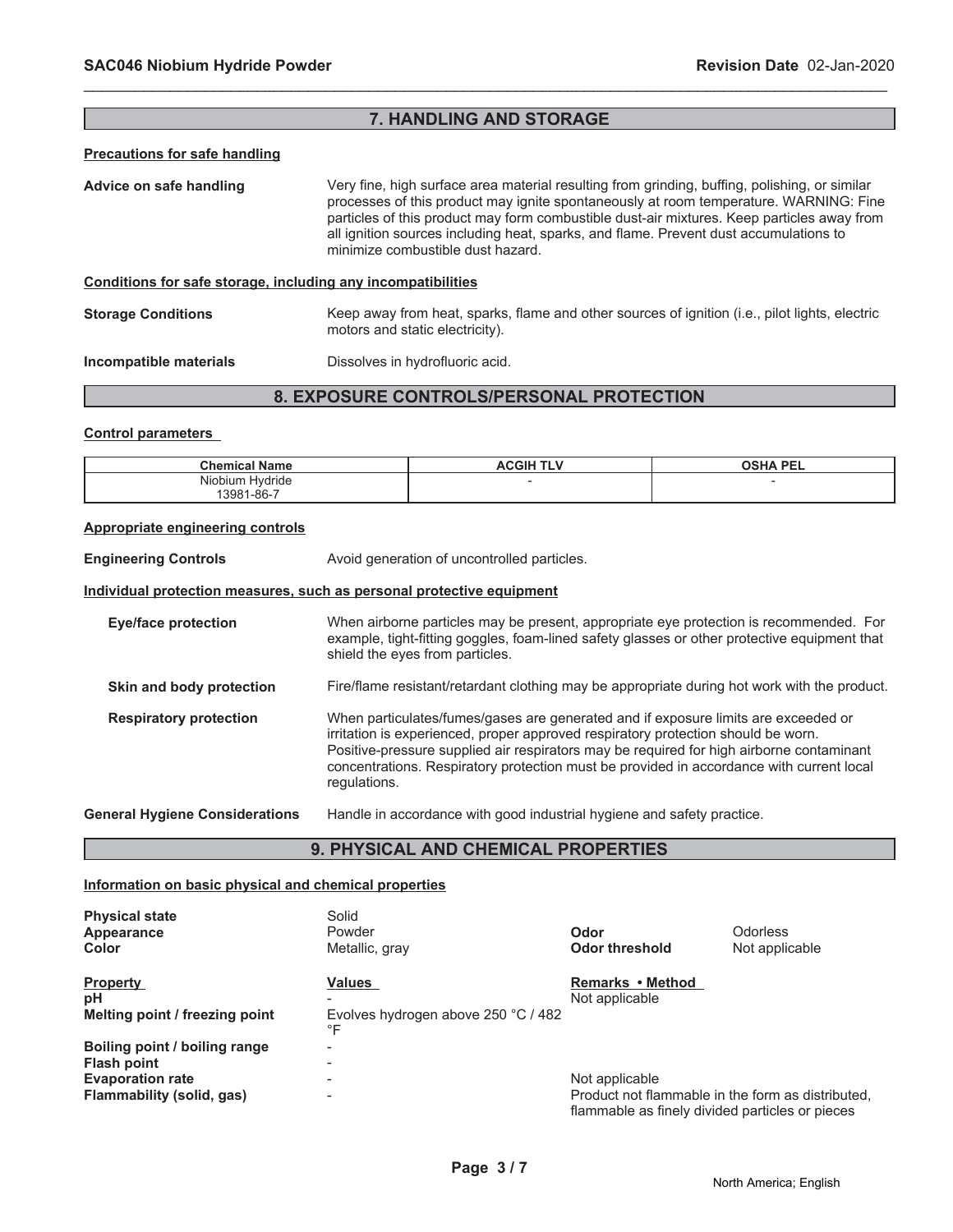|                                  |                   | resulting from processing of this product |
|----------------------------------|-------------------|-------------------------------------------|
| <b>Flammability Limit in Air</b> |                   |                                           |
| <b>Upper flammability limit:</b> |                   |                                           |
| Lower flammability limit:        |                   |                                           |
| Vapor pressure                   |                   | Not applicable                            |
| Vapor density                    |                   | Not applicable                            |
| <b>Specific Gravity</b>          | 7.68              |                                           |
| <b>Water solubility</b>          | Insoluble         |                                           |
| Solubility in other solvents     |                   |                                           |
| <b>Partition coefficient</b>     |                   |                                           |
| <b>Autoignition temperature</b>  |                   | Not applicable                            |
| <b>Decomposition temperature</b> | 250°C / 482°F     |                                           |
| <b>Kinematic viscosity</b>       |                   | Not applicable                            |
| <b>Dynamic viscosity</b>         |                   |                                           |
| <b>Explosive properties</b>      | Not applicable    |                                           |
| <b>Oxidizing properties</b>      | Not applicable    |                                           |
|                                  |                   |                                           |
| <b>Other Information</b>         |                   |                                           |
|                                  |                   |                                           |
| <b>Softening point</b>           |                   |                                           |
| <b>Molecular weight</b>          | 93.92             |                                           |
| VOC Content (%)                  | Not applicable    |                                           |
| <b>Density</b>                   |                   |                                           |
| <b>Bulk density</b>              | $\sim$ 270 lb/ft3 |                                           |
|                                  |                   |                                           |

# **10. STABILITY AND REACTIVITY**

\_\_\_\_\_\_\_\_\_\_\_\_\_\_\_\_\_\_\_\_\_\_\_\_\_\_\_\_\_\_\_\_\_\_\_\_\_\_\_\_\_\_\_\_\_\_\_\_\_\_\_\_\_\_\_\_\_\_\_\_\_\_\_\_\_\_\_\_\_\_\_\_\_\_\_\_\_\_\_\_\_\_\_\_\_\_\_\_\_\_\_\_\_

# **Reactivity**

Not applicable

# **Chemical stability**

Stable under normal conditions.

#### **Possibility of Hazardous Reactions**

At temperatures above 200°C, this product reacts vigorously with halogen gases and with halocarbons to produce flammable hydrogen gas and toxic oxides of nitrogen or other corrosive gases.

**Hazardous polymerization** Hazardous polymerization does not occur.

# **Conditions to avoid**

Dust formation and dust accumulation.

#### **Incompatible materials**

Dissolves in hydrofluoric acid.

#### **Hazardous Decomposition Products**

Evolves hydrogen gas when heated above 250°C.

# **11. TOXICOLOGICAL INFORMATION**

## **Information on likely routes of exposure**

#### **Product Information**

| <b>Inhalation</b>   | Product not classified. |
|---------------------|-------------------------|
| Eye contact         | Product not classified. |
| <b>Skin Contact</b> | Product not classified. |
| Ingestion           | Product not classified. |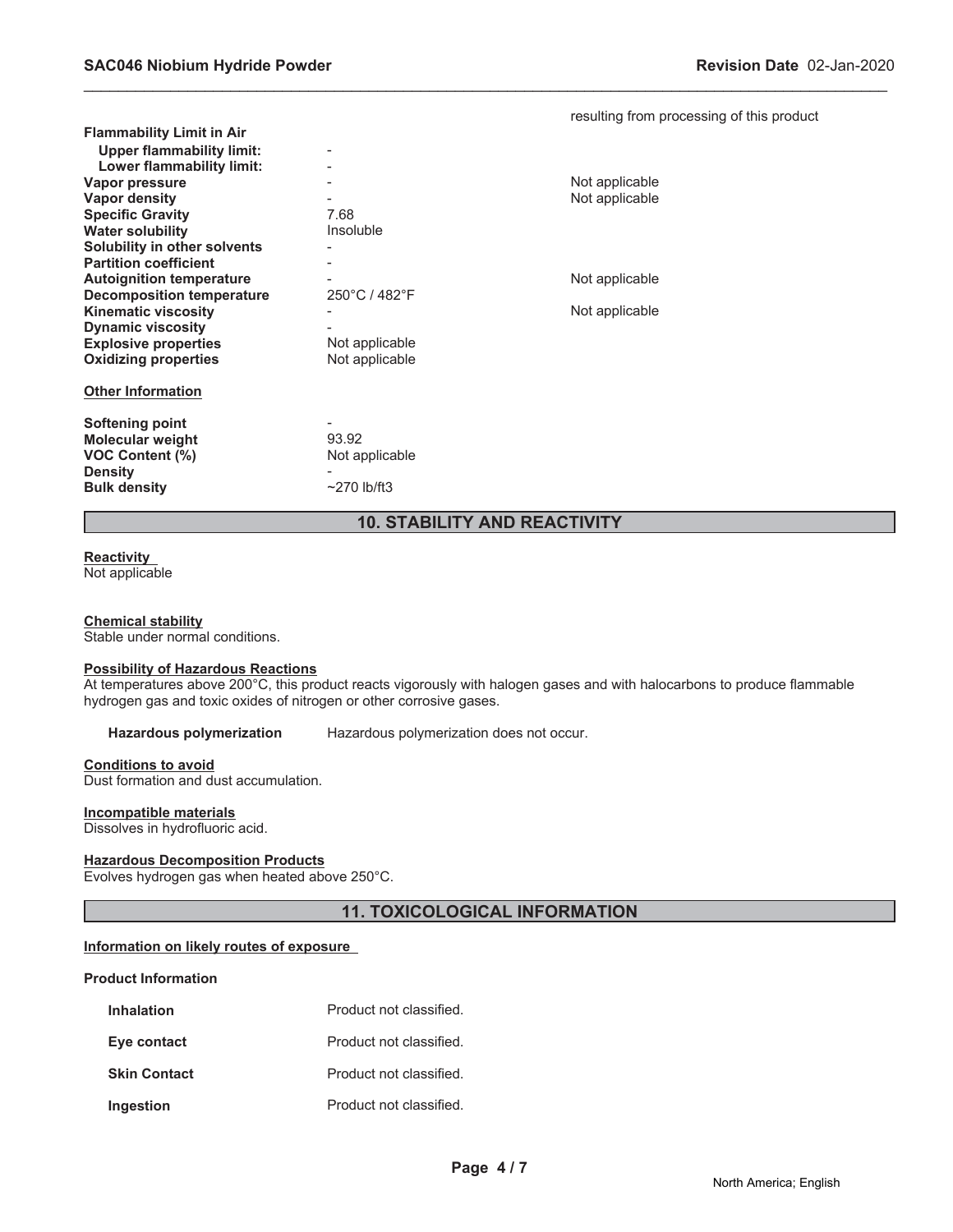| <b>Chemical Name</b> | Oral LD50     | <b>Dermal LD50</b> | nhalation LC50 |
|----------------------|---------------|--------------------|----------------|
| Niobium Hydride      | 2000 mg/kg bw |                    |                |
| 13981-86-7           |               |                    |                |

\_\_\_\_\_\_\_\_\_\_\_\_\_\_\_\_\_\_\_\_\_\_\_\_\_\_\_\_\_\_\_\_\_\_\_\_\_\_\_\_\_\_\_\_\_\_\_\_\_\_\_\_\_\_\_\_\_\_\_\_\_\_\_\_\_\_\_\_\_\_\_\_\_\_\_\_\_\_\_\_\_\_\_\_\_\_\_\_\_\_\_\_\_

# **Information on toxicological effects**

**Symptoms** None known.

# **Delayed and immediate effects as well as chronic effects from short and long-term exposure**

| <b>Acute toxicity</b>             | Product not classified. |
|-----------------------------------|-------------------------|
| <b>Skin corrosion/irritation</b>  | Product not classified. |
| Serious eye damage/eye irritation | Product not classified. |
| <b>Sensitization</b>              | Product not classified. |
| <b>Germ cell mutagenicity</b>     | Product not classified. |
| Carcinogenicity                   | Product not classified. |
| <b>Reproductive toxicity</b>      | Product not classified. |
| <b>STOT - single exposure</b>     | Product not classified. |
| <b>STOT - repeated exposure</b>   | Product not classified. |
| <b>Aspiration hazard</b>          | Product not classified. |

# **12. ECOLOGICAL INFORMATION**

#### **Ecotoxicity**

This product as shipped is not classified for aquatic toxicity.

| <b>Chemical Name</b> | Algae/aquatic plants | Fish | <b>Toxicity to</b>           | Crustacea |
|----------------------|----------------------|------|------------------------------|-----------|
|                      |                      |      | microorganisms               |           |
| Niobium Hydride      |                      |      | The 3 h EC50 of Niobium      |           |
| 13981-86-7           |                      |      | hydride for activated sludge |           |
|                      |                      |      | was greater than 1,000       |           |
|                      |                      |      | $mg/L$ .                     |           |

# **Other adverse effects**

# **13. DISPOSAL CONSIDERATIONS**

#### **Waste treatment methods**

| Disposal of wastes     | Disposal should be in accordance with applicable regional, national and local laws and<br>regulations. |
|------------------------|--------------------------------------------------------------------------------------------------------|
| Contaminated packaging | Disposal should be in accordance with applicable regional, national and local laws and<br>regulations. |

# **14. TRANSPORT INFORMATION**

**DOT** Not regulated

# **15. REGULATORY INFORMATION**

**International Inventories**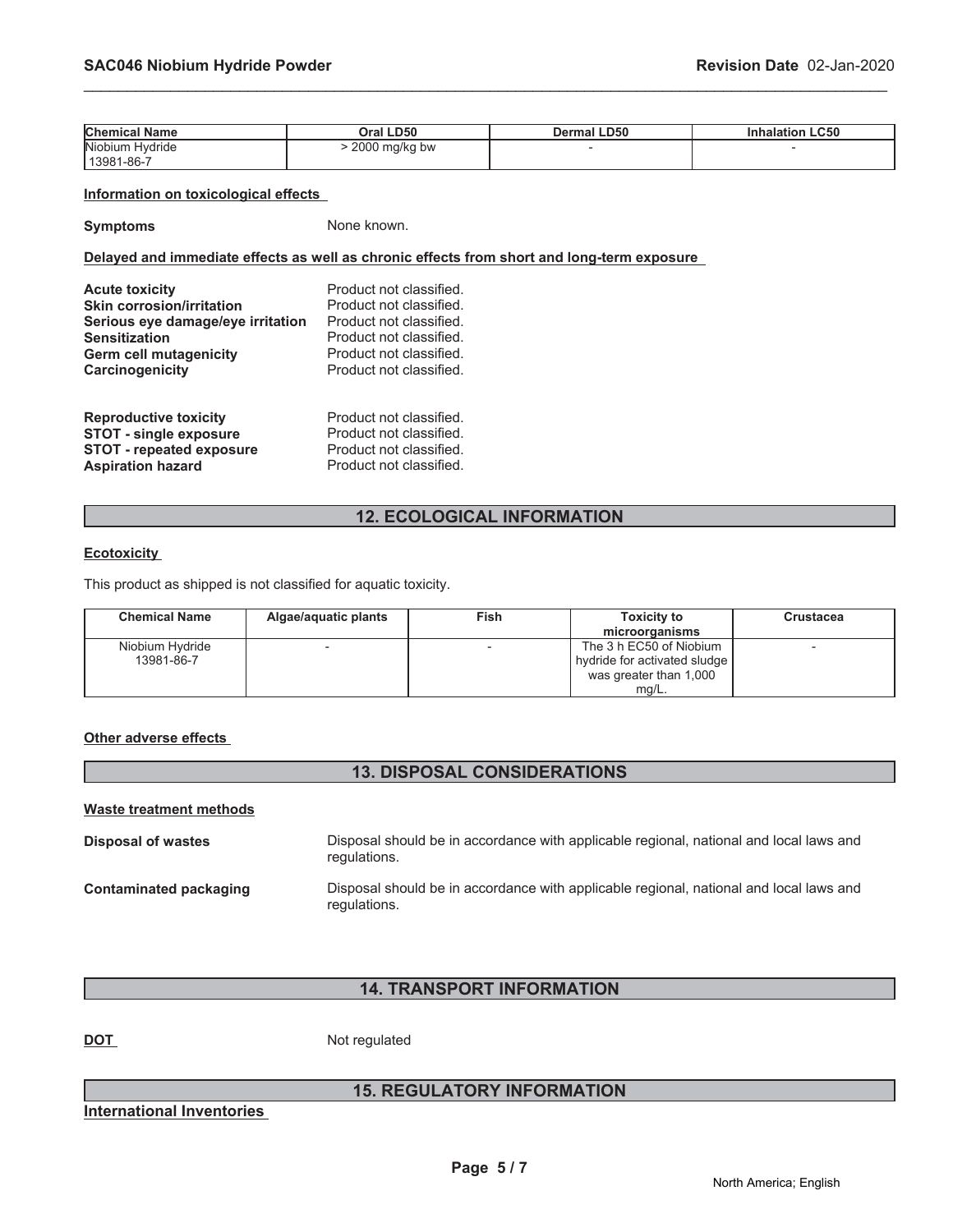| TSCA                 | Complies   |
|----------------------|------------|
| <b>DSL/NDSL</b>      | Complies   |
| <b>EINECS/ELINCS</b> | Complies   |
| <b>ENCS</b>          | Not Listed |
| <b>IECSC</b>         | Not Listed |
| <b>KECL</b>          | Complies   |
| <b>PICCS</b>         | Not Listed |
| <b>AICS</b>          | Not Listed |

# **Legend:**

 **TSCA** - United States Toxic Substances Control Act Section 8(b) Inventory

 **DSL/NDSL** - Canadian Domestic Substances List/Non-Domestic Substances List

 **EINECS/ELINCS** - European Inventory of Existing Chemical Substances/European List of Notified Chemical Substances

 **ENCS** - Japan Existing and New Chemical Substances

 **IECSC** - China Inventory of Existing Chemical Substances

 **KECL** - Korean Existing and Evaluated Chemical Substances

 **PICCS** - Philippines Inventory of Chemicals and Chemical Substances

 **AICS** - Australian Inventory of Chemical Substances

## **US Federal Regulations**

#### **SARA 313**

Section 313 of Title III of the Superfund Amendments and Reauthorization Act of 1986 (SARA). This product does not contain any chemicals which are subject to the reporting requirements of the Act and Title 40 of the Code of Federal Regulations, Part 372

\_\_\_\_\_\_\_\_\_\_\_\_\_\_\_\_\_\_\_\_\_\_\_\_\_\_\_\_\_\_\_\_\_\_\_\_\_\_\_\_\_\_\_\_\_\_\_\_\_\_\_\_\_\_\_\_\_\_\_\_\_\_\_\_\_\_\_\_\_\_\_\_\_\_\_\_\_\_\_\_\_\_\_\_\_\_\_\_\_\_\_\_\_

| SARA 311/312 Hazard Categories    |    |
|-----------------------------------|----|
| <b>Acute health hazard</b>        | No |
| <b>Chronic Health Hazard</b>      | No |
| Fire hazard                       | No |
| Sudden release of pressure hazard | No |
| <b>Reactive Hazard</b>            | No |

#### **CWA (Clean Water Act)**

This product does not contain any substances regulated as pollutants pursuant to the Clean Water Act (40 CFR 122.21 and 40 CFR 122.42)

## **CERCLA**

This material, as supplied, does not contain any substances regulated as hazardous substances under the Comprehensive Environmental Response Compensation and Liability Act (CERCLA) (40 CFR 302) or the Superfund Amendments and Reauthorization Act (SARA) (40 CFR 355). There may be specific reporting requirements at the local, regional, or state level pertaining to releases of this material

## **US State Regulations**

## **California Proposition 65**

This product does not contain any Proposition 65 chemicals

## **U.S. State Right-to-Know Regulations**

## **U.S. EPA Label Information**

**EPA Pesticide Registration Number** Not applicable

| <b>16. OTHER INFORMATION</b> |                         |                       |                           |                                            |  |
|------------------------------|-------------------------|-----------------------|---------------------------|--------------------------------------------|--|
| <b>NFPA</b>                  | <b>Health hazards 0</b> | <b>Flammability 0</b> | <b>Instability 0</b>      | <b>Physical and Chemical</b>               |  |
| <b>HMIS</b>                  | <b>Health hazards 0</b> | <b>Flammability 1</b> | <b>Physical hazards</b> 0 | <b>Properties</b><br>Personal protection X |  |